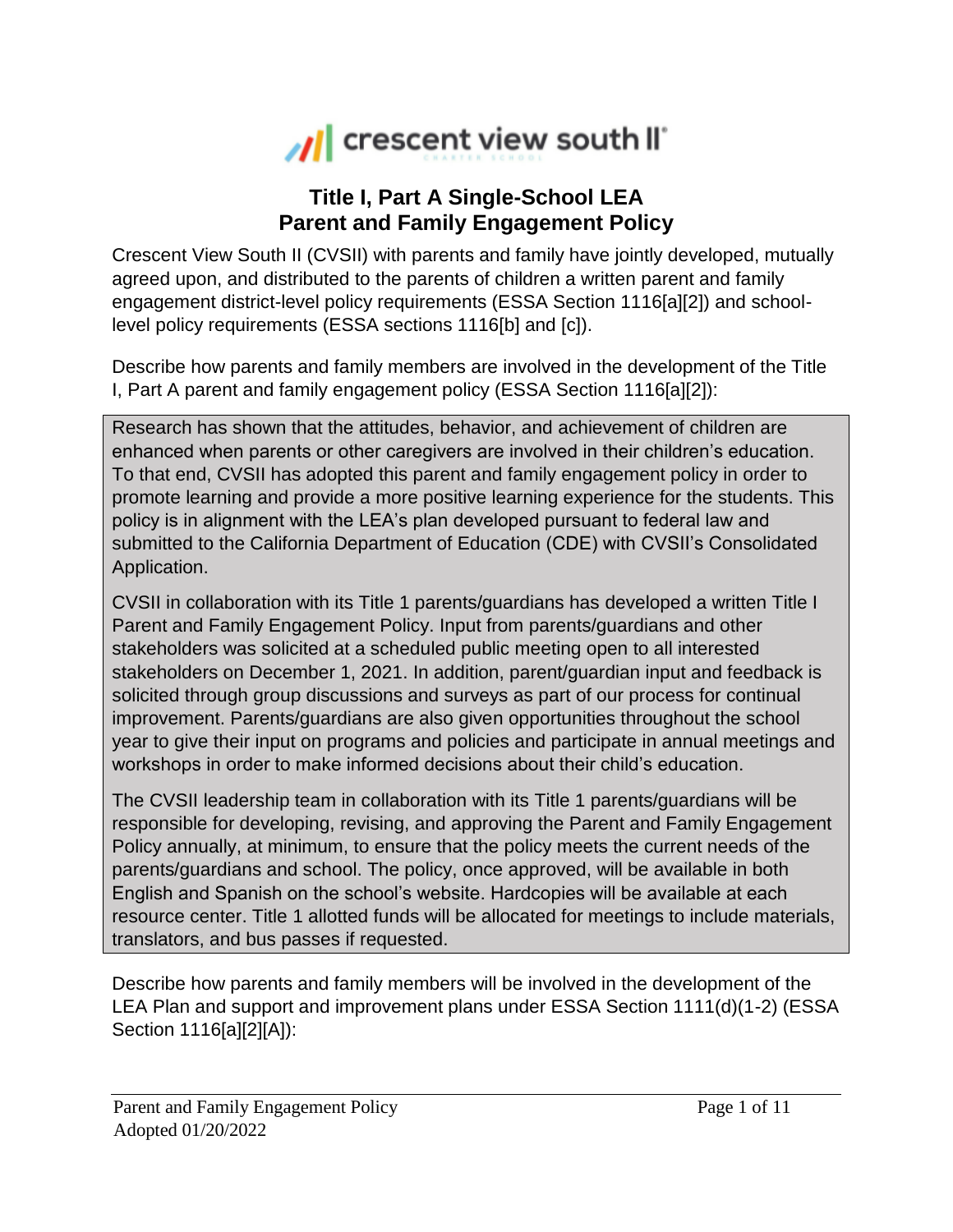Parents/guardians and family members of participating children will be involved in the development of the LEA plan required by federal law. CVSII recognizes the importance of a strong partnership between the school and parents/guardians. At CVSII, we value our parent/guardian input and understand the role our parents/guardians play in the academic success of our students and programs; therefore, we are committed to making all efforts to engage parents, guardians, and families in the learning and decision-making process of their student's education. Parents/guardians will receive newsletters, special event notifications, and are encouraged to meet with teachers and staff during Parent-Student-Teacher conferences at least two times a year. In addition, Charter School has a Parent Advisory Committee (PAC) and English Learner Advisory Committee (ELAC) that meets quarterly and provides parents/guardians an opportunity to provide input and feedback on programs and policies. Parents/guardians are also invited to participate in various Parent Education Nights, LCAP meetings, and other Title 1 specific scheduled events throughout the year.

School information and event notifications will be available in both English and Spanish, and all event notifications will be made available on the school's website.

Parent/Guardian Input Opportunities include:

- Title 1 Information Meetings
- Scheduled PAC and ELAC Meetings
- Open House
- Student exit surveys
- Teacher–Parent conferences
- Annual LCAP development process and surveys

On an annual basis, CVSII will submit the LEA plan to the PAC for review and suggested changes before the plan is submitted to the CDE with the Consolidated Application. In addition, all parents/guardians of participating children will annually be invited to review the LEA plan and submit comments.

Describe how the LEA provides the coordination, technical assistance, and other support necessary to assist and build the capacity of all participating schools within the LEA in planning and implementing effective parent and family involvement activities to improve student academic achievement and school performance, and how this may include meaningful consultation with employers, business leaders, and philanthropic organizations, or individuals with expertise in effectively engaging parents and family members in education (ESSA Section 1116[a][2][B]):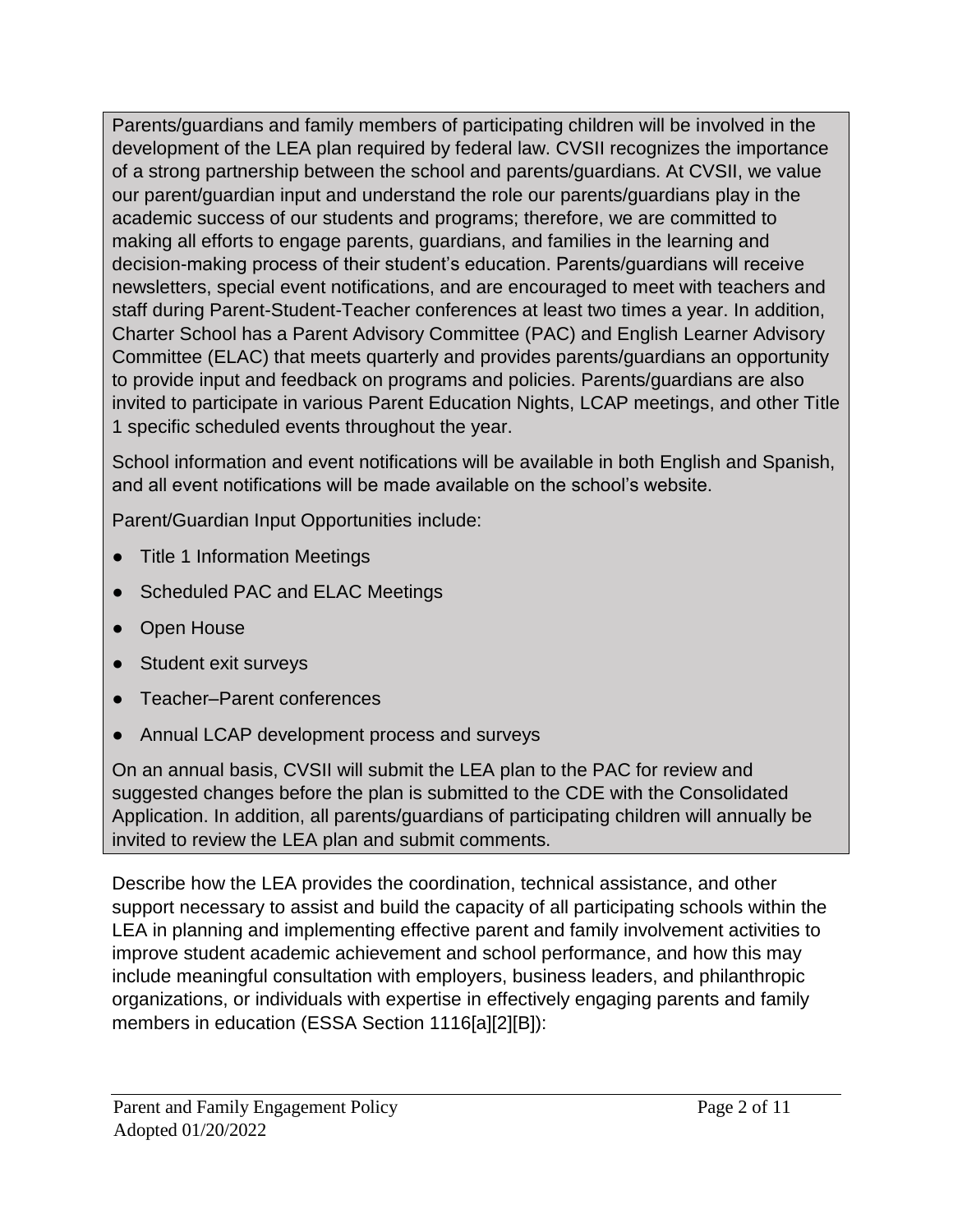CVSII will provide the coordination, technical assistance, and other support necessary to assist its centers and school leaders in planning and implementing effective parent and family engagement activities to improve student academic achievement and school performance in the following ways. The California Family and Parent Engagement Framework will continue to be utilized as a guiding model for meaningful involvement activities.

CVSII will provide reasonably identified technical assistance to stakeholders for implementing effective parent and family engagement activities. The school may reserve 1% of the Title 1, part A funds to carry out and sustain parent and family engagement requirements with 90% of it allocated to supporting the implementation of the Parent and Family Engagement Policy (ESSA Section 1116(a)(3)(A)). The school has budgeted to sustain parent and family involvement. The school will distribute all funds not reserved for parent engagement to identified programs based on unduplicated pupil count.

Parent/Guardian Input Opportunities include:

- Teacher–Parent conferences and regular check in meetings with parents/guardians regarding student academic progress.
- Open House, Back to School Night, and/or other scheduled program information sessions conducted throughout the year.

CVSII will develop the necessary technical assistance for planning and implementing effective parent involvement activities to improve student academic achievement and school performance. Methods to accomplish this may include building an internal team to train staff on effective parent and family engagement practices; PLCs developed around parent and family engagements based on parent/guardian input and parent/guardian survey data; or research articles used as references.

Describe how the LEA coordinates or integrates parent and family engagement strategies with other relevant federal, state, local laws, and programs (ESSA Section 1116[a[[2][C]):

CVSII shall, to the extent feasible and appropriate, coordinate and integrate parent involvement programs and activities with other federal, state, and local programs where applicable. Parent/guardian outreach and support events will be held that encourage and support parents/guardians in more fully participating in the education of their children.

CVSII will coordinate with its Title 1 parents/guardians annually in line with the identified needs outlined in the Local Control Accountability Plan (LCAP).

Parent/Guardian Input Opportunities include: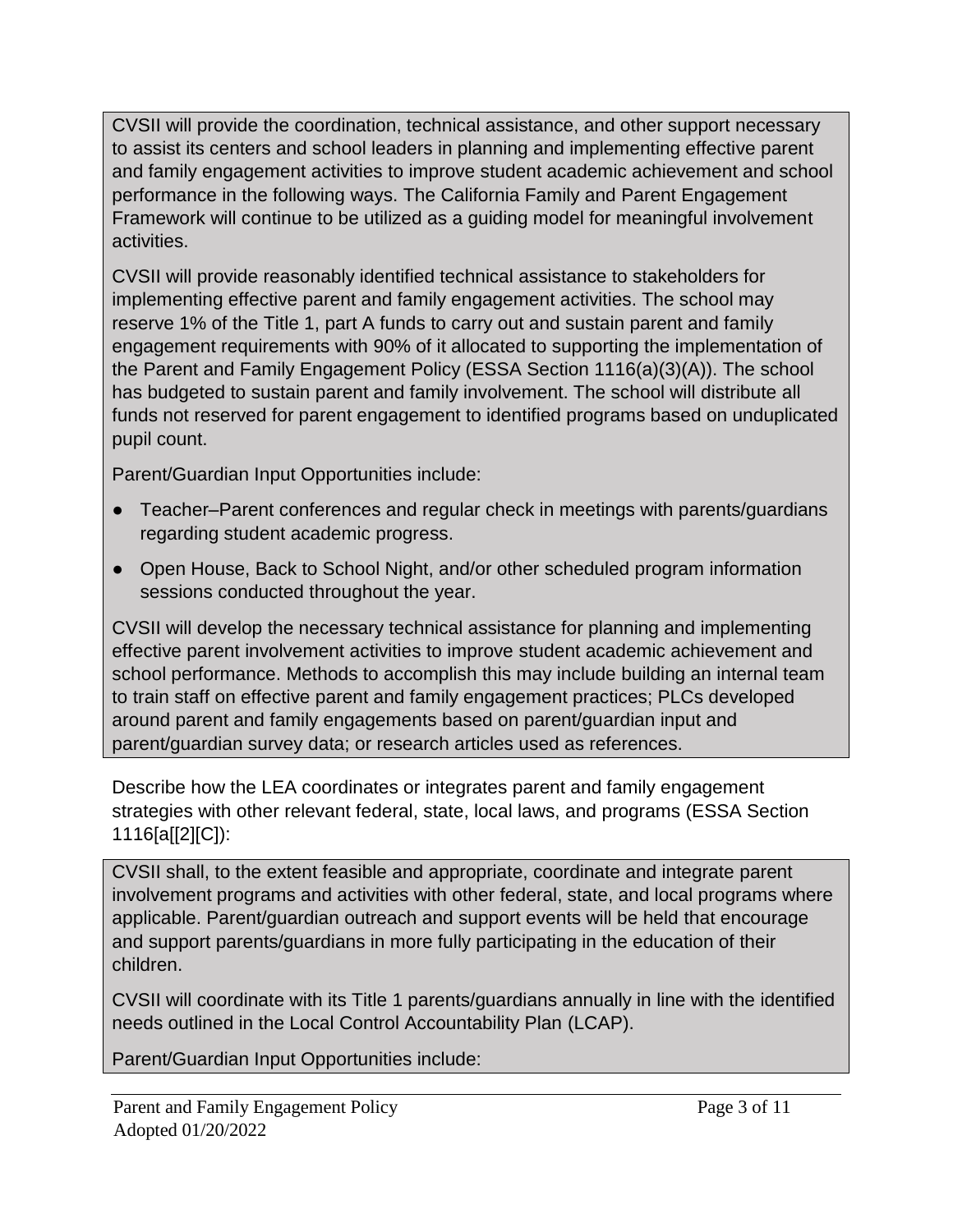- Annual LCAP development process and surveys
- Scheduled PAC and ELAC Meetings
- Teacher–Parent conferences and regular check in meetings with parents/guardians regarding student academic progress

Describe how the LEA will conduct, with meaningful involvement of parents and family members, an annual evaluation of the content and effectiveness of this Policy on improving academic quality of all schools served under Title I, Part A (ESSA Section 1116[a][2][D]):

CVSII's annual meeting for reviewing the Parent and Family Engagement Policy shall include an annual evaluation of the content and effectiveness of the Policy by utilizing student academic metrics and outcomes in determining its effectiveness on improving academic quality of all schools served under Title I, Part A (ESSA Section 1116[a][2][D] &1116[a][2][E]). These metrics shall include available state and local assessment data, LCAP goals and metrics results, relevant student participation data, and relevant survey results. In addition, the school parent groups review the State Indicator Priority #3 - Family and Parent Engagement and Dashboard results to help inform the effectiveness of the policy. The Title 1 Annual Meeting and a meeting to evaluate the effectiveness of the policy are integrated into our LCAP process for continual improvement.

Parent/Guardian Involvement Opportunities:

- Annual LCAP development process and surveys
- Information shared via the school website
- School publications

Describe how the LEA includes the following in the annual evaluation of the Title I, Part A parent and family engagement policy: identify barriers to greater participation by parents in activities authorized by this section (with particular attention to parents who are economically disadvantaged, are disabled, have limited English proficiency, have limited literacy, or are of any racial or ethnic minority background); identify the needs of parents and family members to assist with the learning of their children, including engaging with school personnel and teachers; and identify strategies to support successful school and family interactions (ESSA Section 1116[a][2][D][i-iii]):

CVSII, with the involvement of parents/guardians, shall conduct an annual evaluation of the content and effectiveness of this parent and family engagement policy in improving the academic quality of the school served under Title I, Part A, including identifying barriers to greater participation by parents/guardians in activities under federal law. Parents/guardians will be asked to complete a survey to identify the needs of parents/guardians to assist with the learning of their children. The annual evaluation will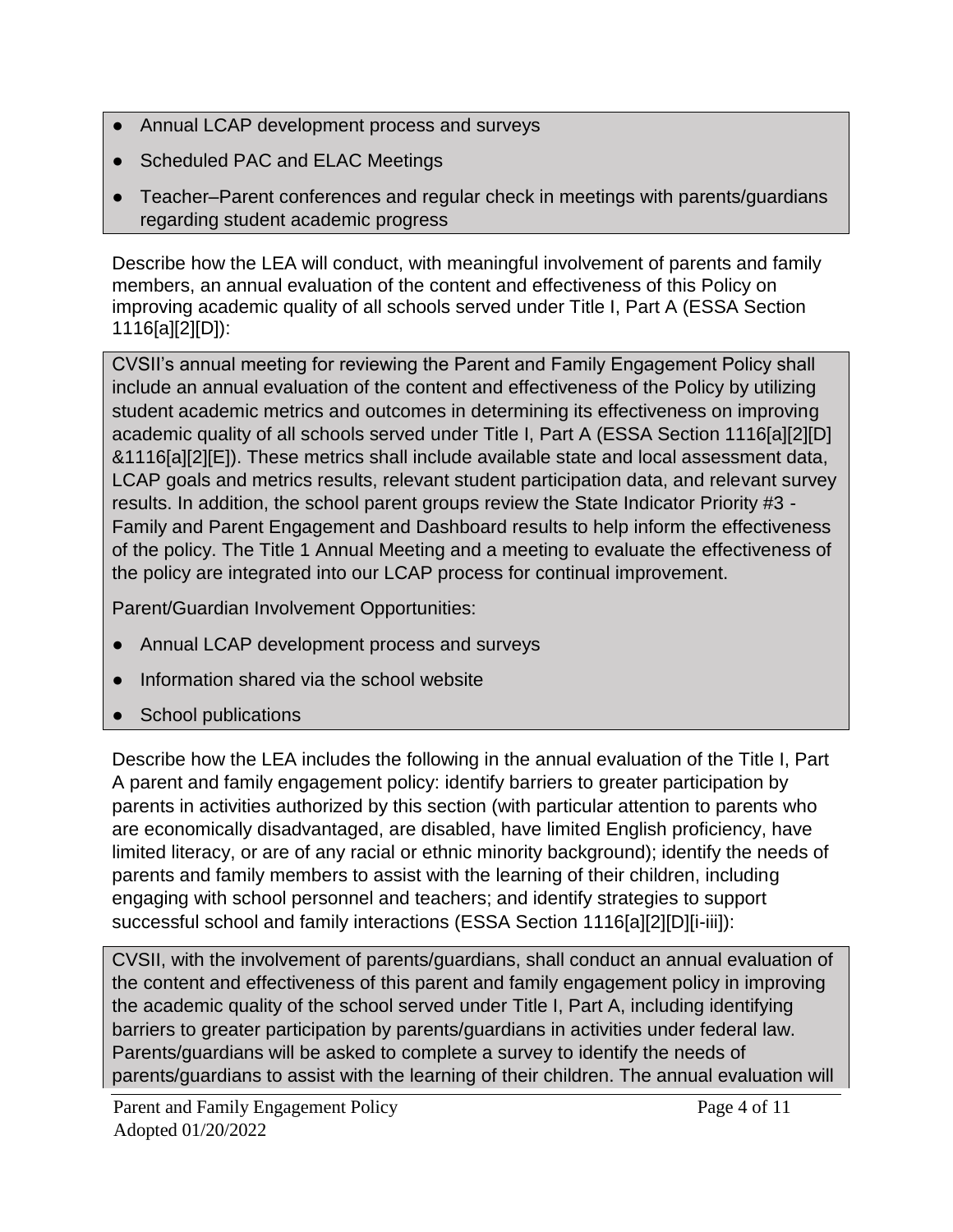be done with the participation and consultation of the PAC and ELAC parents/guardians examining the school data and providing their valuable insight. In addition, the parent/guardian survey will be shared out with all parents/guardians of the school. CVSII will pay particular attention to parents/guardians who are economically disadvantaged, are disabled, have limited English proficiency, have limited literacy, or are of any racial or ethnic minority background.

CVSII will use the findings of such evaluation to design strategies for more effective parental involvement and to revise, if necessary, this parent and family engagement policy. CVSII will develop, revise, and approve the Parent and Family Engagement Policy in a format and language that promotes meaningful engagement and is easy to understand. The policy will be reviewed and revised, if necessary, to ensure ease of use by all stakeholders. In addition, CVSII will provide parents/guardians with a variety of meeting formats and times throughout the school year to maximize participation. All materials will be translated in both English and Spanish, translators will be available, and bus passes will be provided upon request.

CVSII will provide parents/guardians with materials and support in understanding Common Core and Next Generation Science Standards, California Assessment of Student Performance and Progress (CAASPP) results, and Title 1, Part A, requirements. In addition, the school will provide parents/guardians with support on how to help their child with homework, monitor their child's progress, and how to effectively work with the school to help all students succeed. The California Family and Parent Engagement Framework will be used as a guide in determining effective strategies. CVSII will provide materials and training to help parents/guardians and families work with their children to improve their achievement, such as literacy training and using technology.

Describe how the LEA will use the findings of such evaluation ESSA Section 1116(a)(2)(D)(i-iii) to design evidence based strategies for more effective parental involvement and to revise, if necessary, the parent and family engagement policy (ESSA Section 1116[a][2][E]):

CVSII will use the findings of evaluation methods to design evidence-based strategies for more effective parental involvement and to revise, if necessary, the parent and family engagement policy.

To assist with the learning of their children, parents/guardians need to know how to:

- Support their child's learning through strategies that are aligned with what teachers are using.

- Reinforce good study habits in the home by designating study/workspaces and solidifying independent work time to complete schoolwork.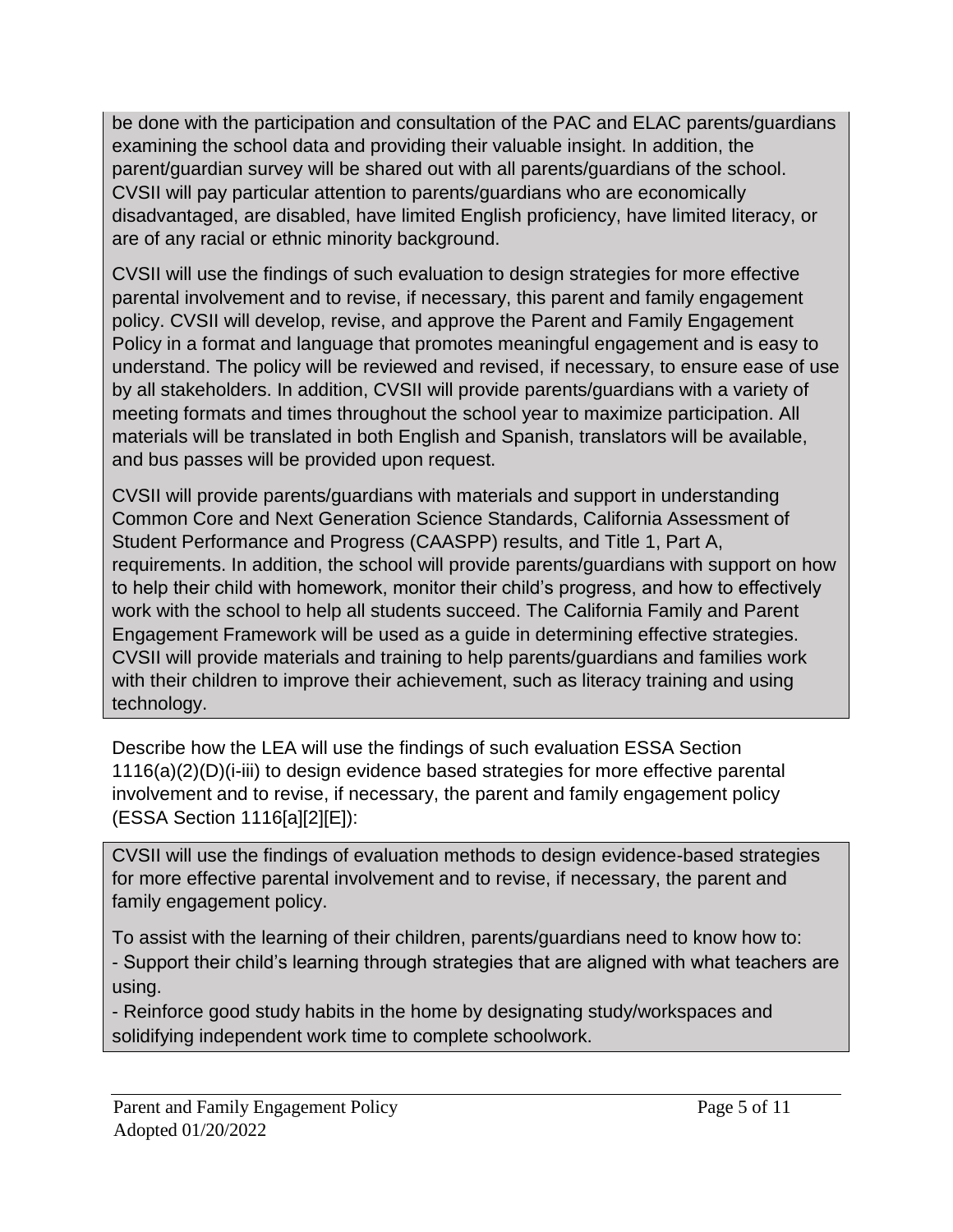Parents/guardians also need to know:

- What and how their children are learning on a consistent basis

- How to establish a partnership with a regular two-way communication between home and school

To support successful school and parent/guardian interactions, CVSII is committed to engaging parents/guardians through:

- The use of multiple methods of communication - flyers, phone calls, school websites, to promote participation

- Scheduled PAC and ELAC Meetings

- Annual parent/guardian surveys

- Information shared via the school website

- Enhancing the awareness and skills of teachers, administrators, and staff in reaching out to, communicating with, and working with parents/guardians as equal partners

- Parent education workshops provided by local community partners or agencies

CVSII will provide teachers, instructional support staff, principals, and other school leaders with professional development opportunities and training to assist them in utilizing effective communication and collaboration skills when working with parents/guardians and families with the common goal of improving academic quality for all students.

Describe how the LEA involves parents in the activities of the schools served under Title I, Part A, which may include establishing a parent advisory board comprised of a sufficient number and representative group of parents or family members served by the LEA to adequately represent the needs of the population served by the LEA for the purposes of developing, revising, and reviewing the parent and family engagement policy (ESSA Section 1116[a][2][F]):

CVSII has a PAC which is composed of a representative group of parents/guardians for purposes of developing, revising, and reviewing the parent and family engagement policy and conducting other school activities. The PAC includes ELAC parents/guardians, and parents/guardians of low income, foster youth, and special education students. Everyone is welcome to attend PAC meetings, as they are open to the public.

The school will provide regular communication through newsletters, professional development training and community interaction to promote the mission of the school which requires parental involvement in meeting the achievement needs of the student.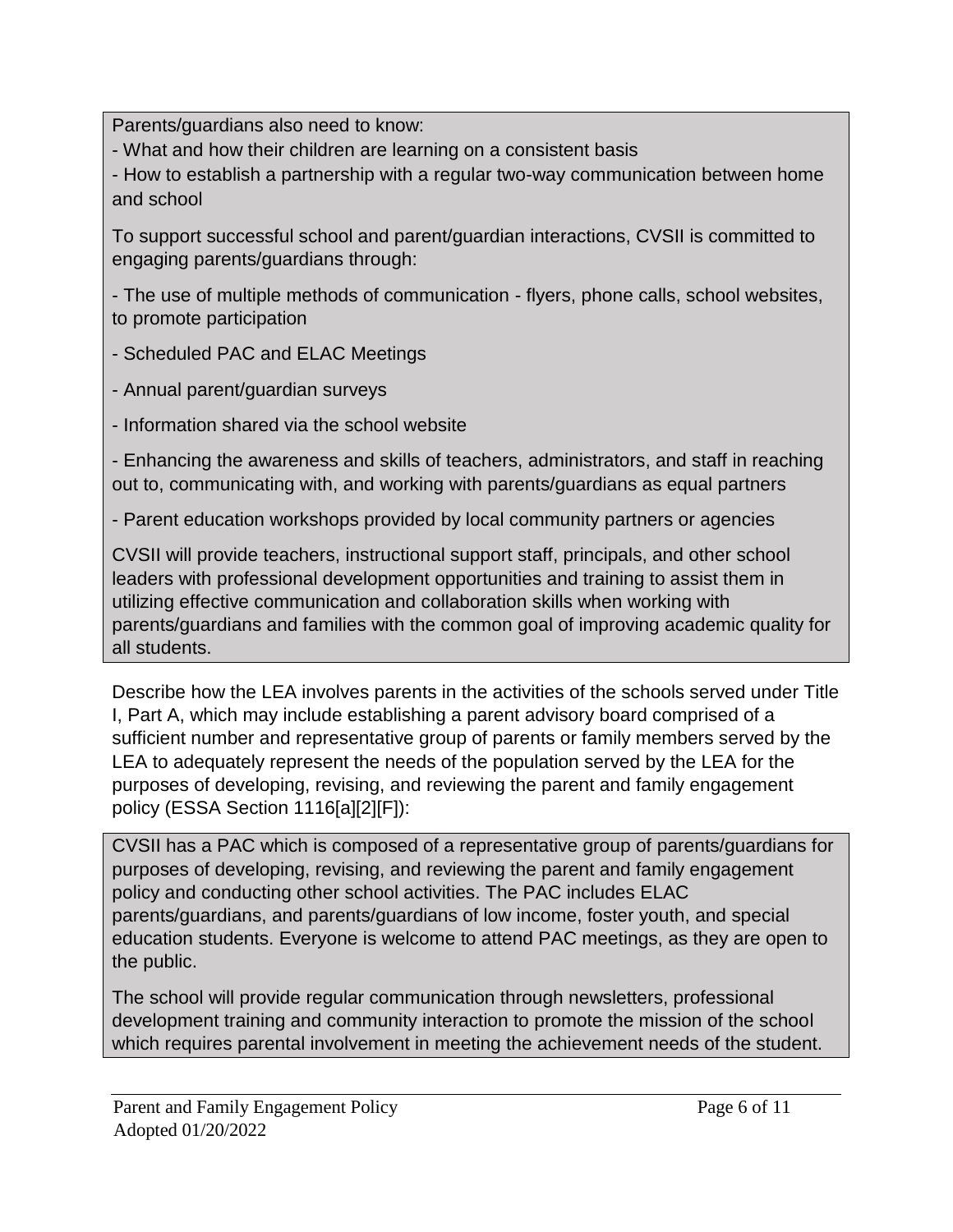CVSII will coordinate and integrate the Parent and Family Engagement Policy with other applicable federal, state, and local programs, programs where applicable. Parent/guardian outreach and support events will be held that encourage and support parents/guardians in more fully participating in the education of their children.

Describe how parents and family members of participating children in Title I, Part A programs are involved in jointly developing, distributing to, a written school parent and family engagement policy, agreed upon by such parents for carrying out the requirements in ESSA Section 1116(c) through (f) (ESSA Section 1116[b][1]):

To involve parents/guardians and family members of CVSII in the development and agreement of this Policy, the following documents will be disseminated to parents/guardians for review and feedback through informational meetings (PAC; ELAC; Annual Title 1 Meeting):

- 1. Title 1, Part A Parent and Family Engagement Policy
- 2. School-Parent Compact

3. Parent Notices as they apply to the Title 1, Part A Non-Regulatory Guidance

Describe how parents and family members of participating children in Title I, Part A programs, may amend a parent and family engagement school policy that applies to all parents and family members, if necessary, to meet the requirements (ESSA Section 1116[b][2]):

Parents/guardians and family members of CVSII may propose amendments to the parent and family engagement school policy by providing input during informational meetings where the policy is being discussed. Members and attendees of the ELAC and PAC will discuss the input and make amendments to the policy as needed.

Describe how the LEA involved has a school district-level parent and family engagement policy that applies to all parents and family members in all schools served by the LEA, and how the LEA may amend that policy, if necessary to meet the requirements (ESSA Section 1116[b][3]):

CVSII is one school, and its policy applies to all parents/guardians, and students served by CVSII; and the LEA may amend the Policy, if necessary to meet the requirements.

CVSII will employ the following methods of communication with parents and family:

- The Title 1 Parent and Family Engagement Policy is provided in both English and Spanish.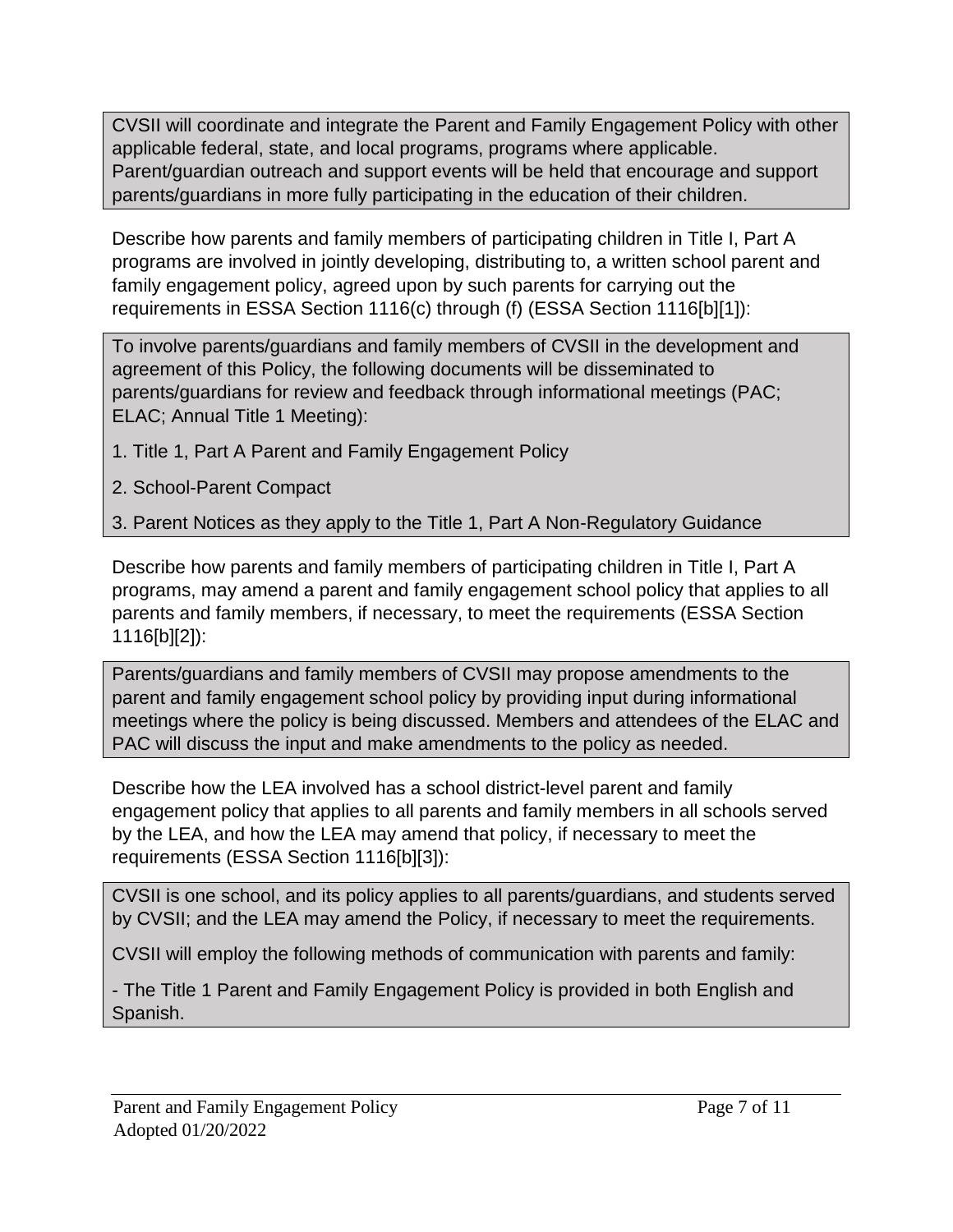- The Policy is distributed to parent/guardians who attend Title 1 Meetings, ELAC Meetings, PAC Meetings, and any other annual events such as Open House and/or Back to School Night.

- The Policy is included in the Student Handbook.
- The Policy is included in the registration packet.
- The Policy is posted on the CVSII website.

Describe how parents and family members of children participating in Title I, Part A programs can, if they find that the plan under ESSA Section 1112 is not satisfactory to the parents and family members, and the LEA shall submit the parent comments with the plan when the LEA submits the plan to the State (ESSA Section 1116[b][4]):

If the plan is not satisfactory to the parents/guardians of participating children, CVSII will submit any comments from parents/guardians of participating children with the plan when it is submitted to the CDE.

Parents/guardians of CVSII are encouraged to give feedback and input on Title 1 Part A programs via:

- Title 1 Annual Meeting
- PAC Meetings
- ELAC Meetings
- Open House or Back to School events
- Surveys
- School contact information provided on the school website

Describe how the school served by Title I, Part A funds holds an annual meeting, at a convenient time, to which all parents and family members of participating children shall be invited and encouraged to attend, to inform parents of their school's participation under Title I, Part A and to explain the requirements and the rights of the parents to be involved (ESSA Section 1116[c][1]):

CVSII shall convene an annual meeting to which all parents/guardians of children participating in Title I, Part A programs are invited and encouraged to attend. The CVSII will hold additional meetings to ensure the maximum parental participation, providing the same information, to be offered at flexible times, such as in the morning or evening.

The information provided at the meetings will inform parents/guardians of CVSII's receipt of Title I, Part A funds and the specific requirements of Title I, Part A.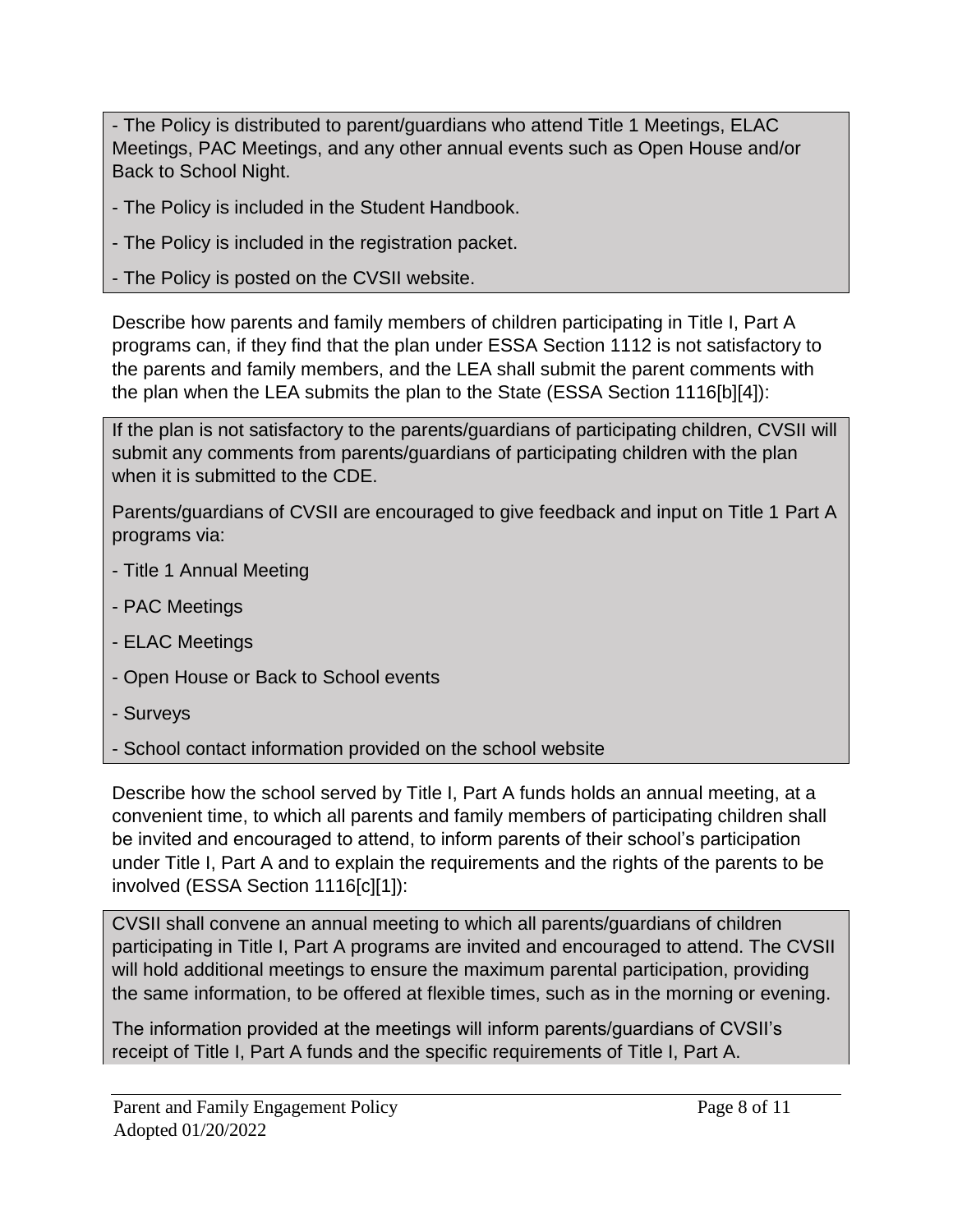Additionally, parents/guardians shall be informed of their rights to be involved in Title I, Part A programs.

Describe the steps that the school takes to offer a flexible number of meetings, such as meetings in the morning, afternoon, evening or other ways and may provide, with funds provided under Title I, Part A, for transportation, childcare, or home visits, as such services relate to parental involvement (ESSA Section 1116[c][2]):

CVSII shall take the following steps to ensure maximum parent/guardian involvement:

- Emails, One-Calls, and L4L Connect notifications will be sent to the students and parents/guardians on multiple separate occasions.

- The agendas to the PAC and ELAC meetings will be posted to the school website and front office doors.

- Zoom or meeting weblinks will be posted on the meeting agendas.

- Parents/guardians will be notified that childcare and transportation is available to them free of charge.

- Parents/guardians will be given the option of meeting on-person or via Zoom for all meetings.

Describe how parents and family members of participating children are involved, and in an organized, ongoing, and timely way, in the planning, review, and improvement of programs under Title I, Part A, including the planning, review, and improvement of the school parent and family engagement policy and the joint development of schoolwide program plan under ESSA Section 1114(b), except that if a school has in place a process for involving parents in the joint planning and design of the school's programs, the school may use that process, if such process includes an adequate representation of parents of participating children (ESSA Section 1116[c][3]):

In order to involve parents/guardians in an organized, ongoing and timely way in the planning, review and improvement of Title I, Part A programs, the parent and family engagement policy, and the LCAP plan, CVSII will involve parents/guardians of participating students as follows:

- Annual LCAP development process and surveys
- Annual Title 1 meeting
- Scheduled PAC and ELAC Meetings
- Teacher–Parent conferences and regular check in meetings with parents/guardians regarding student academic progress.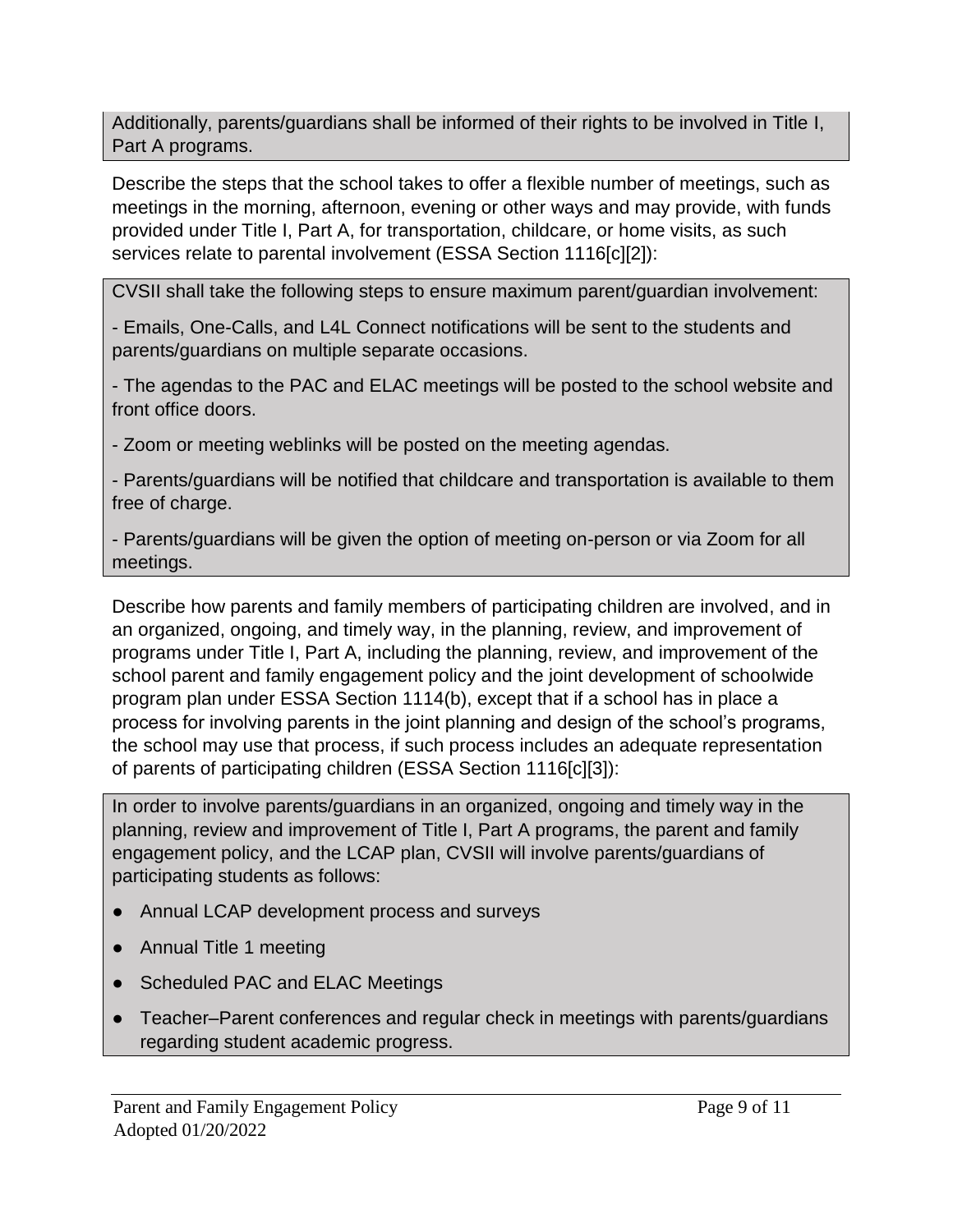CVSII will use these avenues to encourage participation and feedback from parents/guardians. School Administration will review and analyze parent/guardian feedback, including any necessary follow-up meetings, and incorporate updates following appropriate channels.

Describe how the school is providing parents and family members of participating children of Title I, Part A programs: timely information about programs under Title I, Part A; a description and explanation of the curriculum in use at the school, the forms of academic assessment used to measure student progress, and the achievement levels of the challenging State academic standards; and if requested by parents, opportunities for regular meetings to formulate suggestions and to participate, as appropriate, in decisions relating to the education of their children, and respond to any such suggestions as soon as practicably possible (ESSA Section 1116[c][4][A-C])

CVSII will send via mail, and/or place in orientation, and/or registration packets a notice to parents/guardians of participating children including, but not limited to, the following information:

-Information about Title I, Part A programs.

-An explanation of the requirements of Title I, Part A programs via the annual notice along with the annual meeting.

- A description of the rights parents/guardians have for participation in Title I, Part A programs.

- A description (including timing of meetings, location, etc.) of how parents/guardians can participate in the planning, review and/or improvement of the parent engagement policy and the Title 1, Part A program.

- A description and explanation of the curriculum in use at CVSII, the forms of academic assessment used to measure student progress and the achievement levels of the challenging State academic standards.

- An invitation to attend the annual meeting and additional meetings, providing information about the purpose of the meetings and the dates and times.

- A copy of the most current Parent and Family Engagement Policy and a feedback form for parents/guardians to comment on its content.

**-** With this notice, CVSII will include a survey for parents/guardians to complete identifying whether they will require transportation, childcare, or home visits in order to participate in the parental involvement program of CVSII.